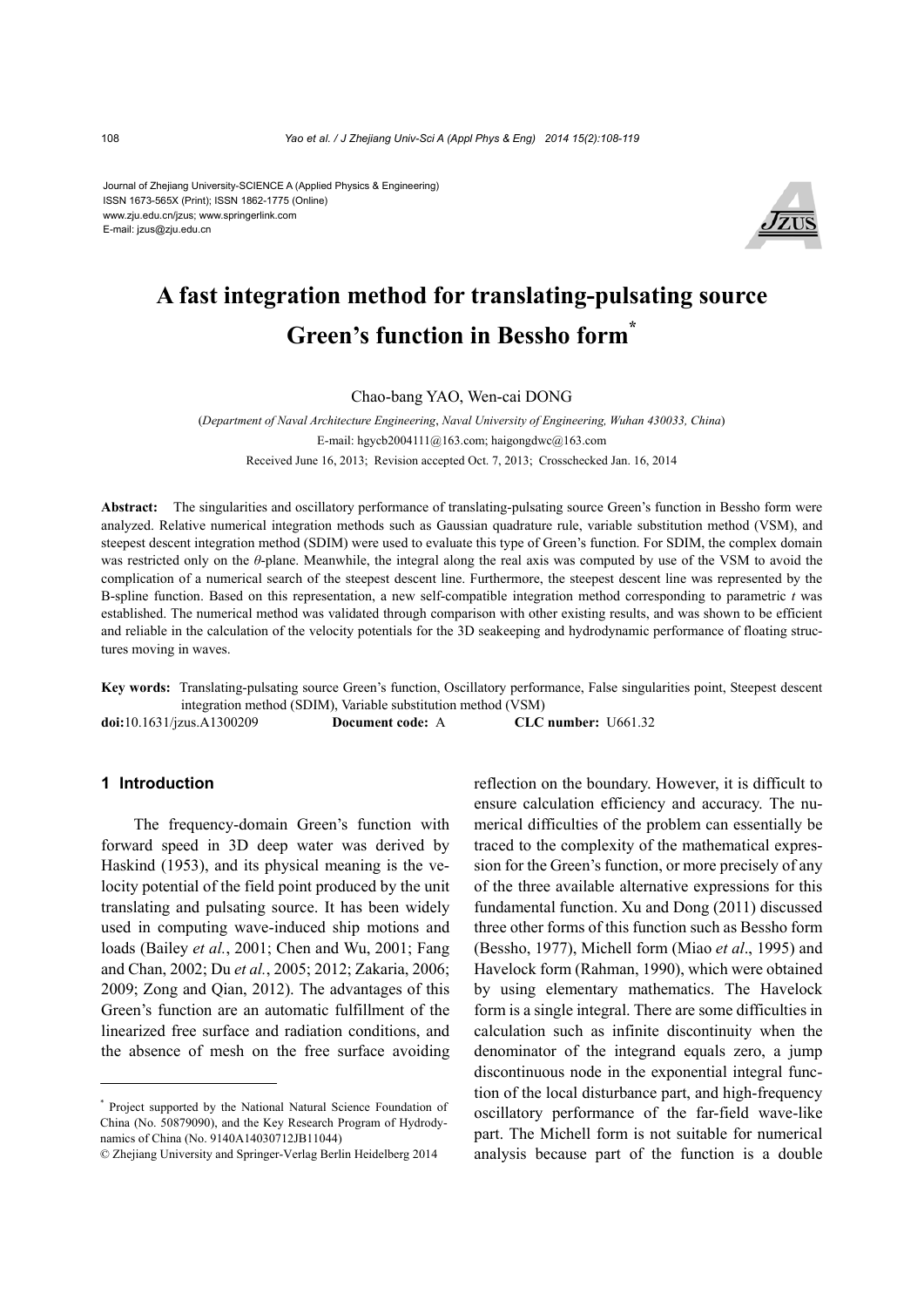integral. The Bessho form is considered as the most suitable for calculations because it is expressed by a single integral of the elementary functions in the complex domain. This single integral expression has a definite advantage over the others, which are expressed by using the exponential integral functions *E*<sup>1</sup> from the point of view of computational accuracy and speed (Iwashita and Ohkusu, 1989; 1992; Du and Wu, 1998; Du *et al.*, 2005). On the other hand, the numerical integration must be performed in the complicated complex domain, and there are still some difficulties in calculation as follows: (1) an infinite discontinuity exists when the denominator of the integrand is zero; (2) high frequency oscillatory performance of the integrand is complicated.

Some numerical integration methods have been studied to dispose of such singularities and high frequency oscillatory performance. Iwashita and Ohkusu (1989; 1992) developed a special algorithm, named "numerical steepest descent method", for evaluating Bessho form translating-pulsating source Green's function. Originally this method was obtained by transforming the complex *θ*-plane to the complex *M*-plane, where the integration range was mapped to the half-infinite region. Following this transformation, Du (1996) and Du and Wu (1998) established a fast algorithm for calculating this form of Green's function by employing the steepest descent path method together with a self-adaptive integration method. Brument and Delhommeau (1997), Maury (2001), and Maury *et al.* (2003) further studied the choice of step, start points, and common use of many descent lines for the steepest descent method. The steepest descent integration method (SDIM) on the *M*-plane makes the numerical search of the steepest descent line easy when  $\theta$  approaches  $\pm \pi/2$ . However, the presence of new branch cuts must be taken into consideration and this sometimes complicates the numerical search of the steepest descent line. To improve this computational method, Iwashita (1997) directly performed the integration on the *θ*-plane without any transformation to other complex planes. However, to do the calculation, the information about the saddle points and the cross points between the real axis and the steepest ascent line must be analyzed to avoid many wrong paths when the start point is located on the real axis. This may be sometimes a waste of time.

In this paper, the singularities, oscillatory performance and their contribution factors of the Bessho form Green's function were analyzed systematically, aiming to propose a fast numerical integration method based on the SDIM. The efficiency and accuracy of these integration methods were validated by numerical results.

# **2 Single integral expression of translatingpulsating source Green's function in Bessho form**

Assuming the translating-pulsating source is traveling at a forward speed *U* and oscillating at a frequency  $\omega_e$ ,  $(\xi, \eta, \zeta)$  is the source point and  $(x, y, z)$ is the field point, then the 3D translating-pulsating source Green's function can be expressed as

$$
G(x, y, z; \xi, \eta, \zeta) = \frac{1}{4\pi} \left( \frac{1}{r} - \frac{1}{r_1} \right) + G^*,
$$
 (1a)

$$
G^*(x, y, z; \xi, \eta, \zeta) = -\frac{i}{2\pi} K_0 T(X, Y, Z), \qquad (1b)
$$

where

$$
T(X, Y, Z) = \int_{\theta_1}^{\theta_2} \frac{d\theta}{\sqrt{1 + 4\tau \cos \theta}} [k_2 e^{k_2 \omega} - k_1 e^{k_1 \omega} \text{sgn } c]
$$
  
= 
$$
\int_{\theta_1}^{\theta_2} H(\theta) d\theta = \int_{\theta_1}^{\theta_2} \frac{d\theta}{\sqrt{1 + 4\tau \cos \theta}} [k_2 \varphi_{k_2}(X, Y, Z, k_2) (2a)
$$
  
-  $k_1 \varphi_{k_1}(X, Y, Z, k_1) \text{sgn } c],$ 

$$
\begin{pmatrix} r \\ r_1 \end{pmatrix} = \sqrt{(x - \xi)^2 + (y - \eta)^2 + (z \mp \zeta)^2},
$$
 (2b)

$$
\begin{pmatrix} k_1 \\ k_2 \end{pmatrix} = \frac{1}{2\cos^2\theta} (1 + 2\tau\cos\theta \pm \sqrt{1 + 4\tau\cos\theta}),
$$
 (2c)

$$
\omega = Z + i(X\cos\theta + Y\sin\theta) = Z + i\rho\cos(\theta - \gamma), (2d)
$$

$$
\rho = \sqrt{X^2 + Y^2}, \ \gamma = \arg(X + iY), \tag{2e}
$$

$$
\alpha = \begin{cases} \arccos\left(\frac{1}{4\tau}\right), & 4\tau > 1, \\ -\arccos\left(\frac{1}{4\tau}\right), & 4\tau < 1, \end{cases}
$$
 (2f)

$$
\theta_2 = -\frac{\pi}{2} + \varphi - i\varepsilon, \ \varepsilon = \operatorname{ar} \sinh\left(\frac{|Z|}{\sqrt{X^2 + Y^2}}\right), \qquad (2g)
$$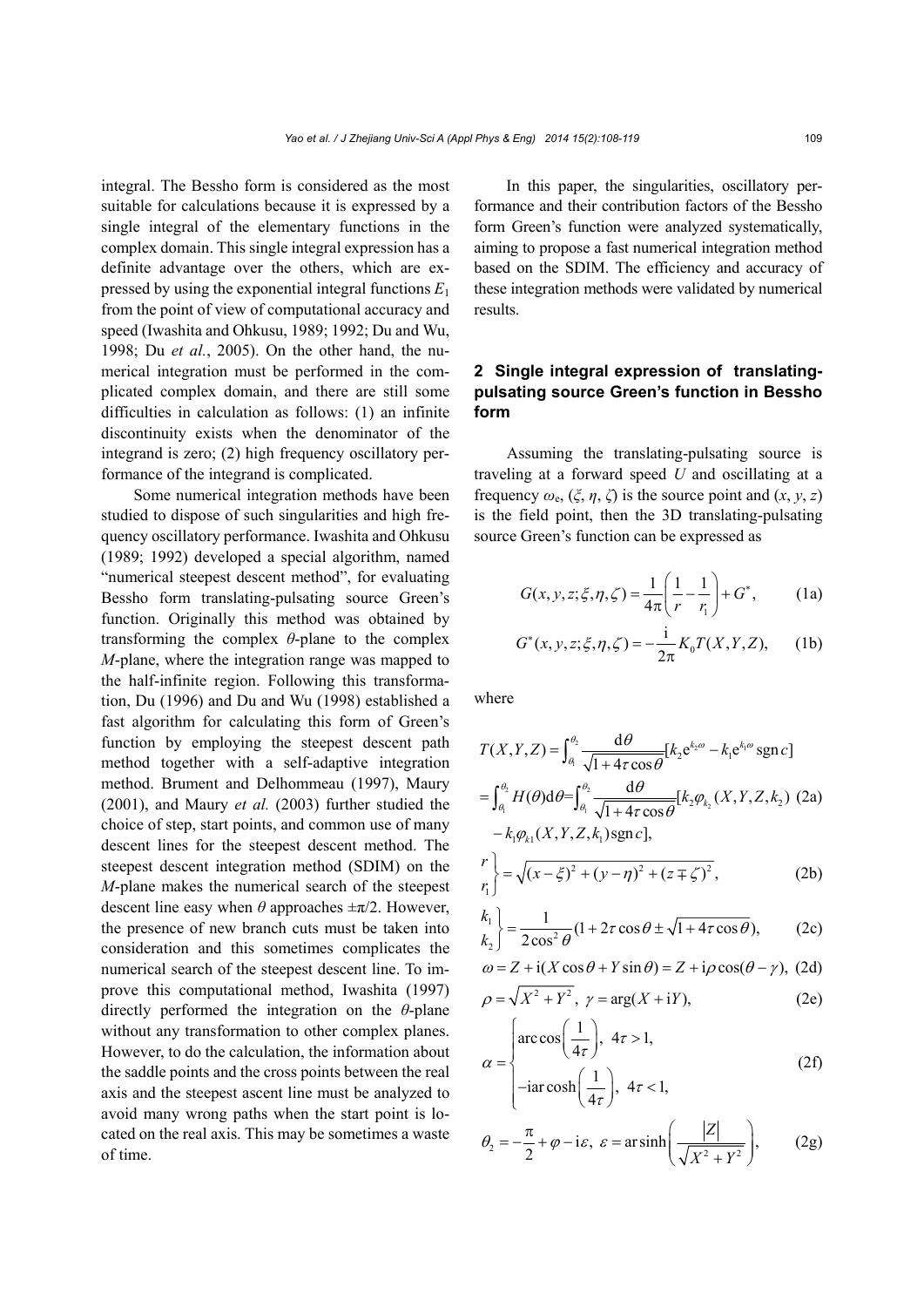$$
\tau = \frac{U\omega_{\rm e}}{g}, \ \varphi = \arccos\bigg(\frac{X}{\sqrt{X^2 + Y^2}}\bigg), \tag{2h}
$$

$$
\varphi_{k_j}(X, Y, Z, k_j) = \exp[k_j Z + ik_j(X \cos \theta + Y \sin \theta)], (2i)
$$

$$
K_0 = \frac{g}{U^2}, \ X = K_0(x - \xi), \tag{2j}
$$

$$
Y = K_0 |y - \eta|, \ Z = K_0(z + \zeta), \tag{2k}
$$

$$
\theta_1 = -\pi + \alpha,\tag{21}
$$

$$
sgn c = sgn[cos(Re(\theta))] = \begin{cases} 1, & -\frac{\pi}{2} \le Re(\theta) \le \frac{\pi}{2}, \\ -1, & -\pi \le Re(\theta) < -\frac{\pi}{2}, \end{cases}
$$
 (2m)

where  $r$  and  $r_1$  are distances to source point and its symmetry with respect to the free surface, respectively;  $k_1$  and  $k_2$  are non-dimensional wave numbers of the propagation waves;  $\tau$  is Brard parameter;  $K_0$  is wave number; and *g* is the gravitational acceleration.

Integral paths of Bessho form Green's function are shown in Fig. 1, where the symbols are defined as shown in Eq.  $(2)$ .

Despite the integral limits depending on the coordinates of the field points, differentiation of *T* with respect to *x*, *y*, and *z* is not as complicated as anticipated. The derivatives are listed as follows:

$$
\begin{bmatrix} 1 \\ \text{sgn}(y-\eta) \\ 1 \end{bmatrix} \begin{bmatrix} G_x^* \\ G_y^* \\ G_z^* \end{bmatrix} = \begin{bmatrix} 1 \\ \text{sgn}(y-\eta) \\ 1 \end{bmatrix} \nabla T(X,Y,Z)
$$

$$
= K_0 \int_{\alpha-\pi}^{\frac{\pi}{2}+\varphi-i\epsilon} \begin{bmatrix} i\cos\theta \\ i\sin\theta \\ 1 \end{bmatrix} \frac{1}{\sqrt{1+4\tau\cos\theta}}
$$
(3)

$$
\cdot [k_2^2 e^{k_2 w} - k_1^2 e^{k_1 w} \operatorname{sgn} c] d\theta + \widehat{T}_0(X, Y, Z),
$$

$$
\hat{T}_0(X,Y,Z) = -\left[\frac{Y\sqrt{X^2 + Y^2 + Z^2} + iX|Z|}{Y^2 + Z^2}\right]^2
$$
\n
$$
\left[\frac{-Y}{X^2 + Y^2} + i\frac{X|Z|}{(X^2 + Y^2)\sqrt{X^2 + Y^2 + Z^2}}\right] (4)
$$
\n
$$
\frac{X}{X^2 + Y^2} + i\frac{Y|Z|}{(X^2 + Y^2)\sqrt{X^2 + Y^2 + Z^2}}
$$
\n
$$
\frac{i}{\sqrt{X^2 + Y^2 + Z^2}}
$$

The integration methods for *T* presented in the following are also suitable for its three partial derivatives as given in Eq. (4), because no other calculation difficulties are added.



**Fig. 1** Integral path: (a) corresponds to  $\tau > 0.25$ ; (b) cor**responds to**  $\tau$ **<0.25** 

#### **3 Characteristics of the integrand of** *T*

#### **3.1 Characteristics of** *ki*

 $k_i$  is the non-dimensional wave number of the propagation wave generated by the translatingpulsating source whose independent variables are *τ* and  $\theta$ .  $k_i$  is an important parameter of the integrands which influence performances of the propagation parts. Meanwhile,  $k_i$  is also dependent on the definition domain of *θ*, which is defined by the relative position of field and source points. Typical function images of  $k_i$  are presented in Fig. 2:  $\theta \in$  $[-\pi, -\pi/2] \cup [-\pi/2, 0]$  if  $\tau \le 0.25$  and  $\theta \in$  $[\theta, -\pi/2] \cup [-\pi/2,0]$  if  $\tau > 0.25$ .

Some findings for the characteristics of  $k_i$  can be drawn as follows: (1) for  $\theta = -\pi/2$ ,  $k_1/\tau^2$  presents the tendency to infinity; as a result, the integrand oscillates with high frequency as *θ* approaches  $-\pi/2$ , which may be a big obstacle for numerical integration. (2) if  $\theta \rightarrow -\pi/2$ , then  $k_2/\tau^2 \rightarrow 1$ , terms in  $k_2$  do not oscillate with high frequency, and numerical integration is straightforward. Due to their behavior, terms in  $k_1$  and  $k_2$  are computed differently.

From the point of numerical calculation, under conditions of  $\theta \rightarrow -\pi/2$ ,  $k_2 \rightarrow \tau^2$ , and  $k_2$  can be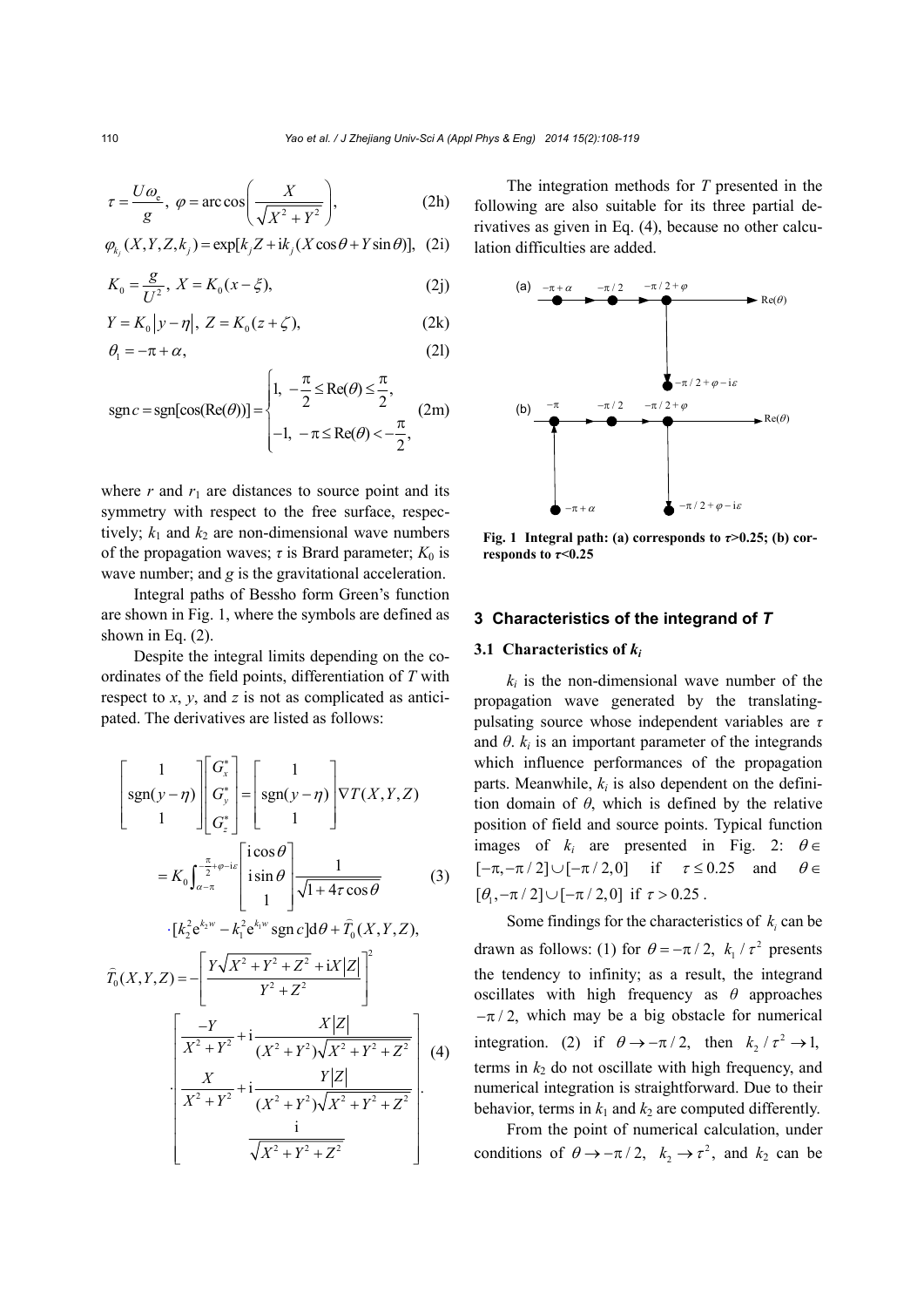calculated according to Eq. (5), if  $|\theta \pm \pi/2| < \kappa$  ( $\kappa$ is infinitely small),

$$
k_2 = \tau^2 (1 - 2a + 5a^2 - 14a^3 + 42a^4),
$$
  
\n
$$
a = \tau \cos \theta.
$$
 (5)

# **3.2 Singularity and oscillatory behavior of the integrand**

The integral limits of Eq. (2a) depend on  $\tau$  and  $\varphi$ , the lower limit  $\theta_1$  is complex or a real number corresponding to  $\tau$ <0.25 or  $\tau$ >0.25. When  $X\geq0, \varphi \in [0, \pi]$  $\pi/2$ ]; when *X*<0,  $\varphi \in [\pi/2, \pi]$ .

To investigate the behavior of the integrands, we separate the integral over  $\theta$  into different parts according to the sign of terms sgn*c.*

$$
T(X, Y, Z) = \sum_{j=1}^{2} \int_{\theta_{1}}^{\theta_{2}} H_{j}(\theta) d\theta
$$
  
= 
$$
\begin{cases} \sum_{j=1}^{2} \left[ \int_{\theta_{1}}^{-\pi/2} + \int_{-\pi}^{-\pi/2} + \int_{-\pi/2}^{\theta_{2}} \right] H_{j}(\theta) d\theta, & \tau < 0.25, (6) \\ \sum_{j=1}^{2} \left[ \int_{\theta_{1}}^{-\pi/2} + \int_{-\pi/2}^{\theta_{2}} \right] H_{j}(\theta) d\theta, & \tau > 0.25, \end{cases}
$$



**Fig. 2** Typical images of  $k_1/\tau^2$  (a) and  $k_2/\tau^2$  (b)

where

$$
H_j(\theta) = \frac{k_j \varphi_{k_j} c_j}{\sqrt{1 + 4\tau \cos \theta}} \text{ and } c_j = \begin{cases} 1, & j = 2, \\ -\text{sgn } c, & j = 1. \end{cases}
$$

Fig. 3 and Fig. 4 show images of  $H_i(\theta)$  when  $\theta \in [\theta_1, \theta_2]$ , for  $\tau = 0.2$ ,  $X = -500$ ,  $Y = 1$ , and  $Z = -0.2$ . The performance of the integrand in this case can be summarized as follows.

(1) It is certain that  $\theta_1$  is an infinite discontinuity and values of terms in  $k_1$  and  $k_2$  change violently as  $\theta$ approaches *θ*1.



**Fig. 3** Typical images of integrands corresponding to  $k_1$  $(\tau = 0.2)$ (a)  $\left[\text{Im}(\theta_1), -\pi\right]$ ; (b)  $\left[-\pi, -\pi/2\right]$ ; (c)  $\left[-\pi/2, \text{Re}(\theta_2)\right]$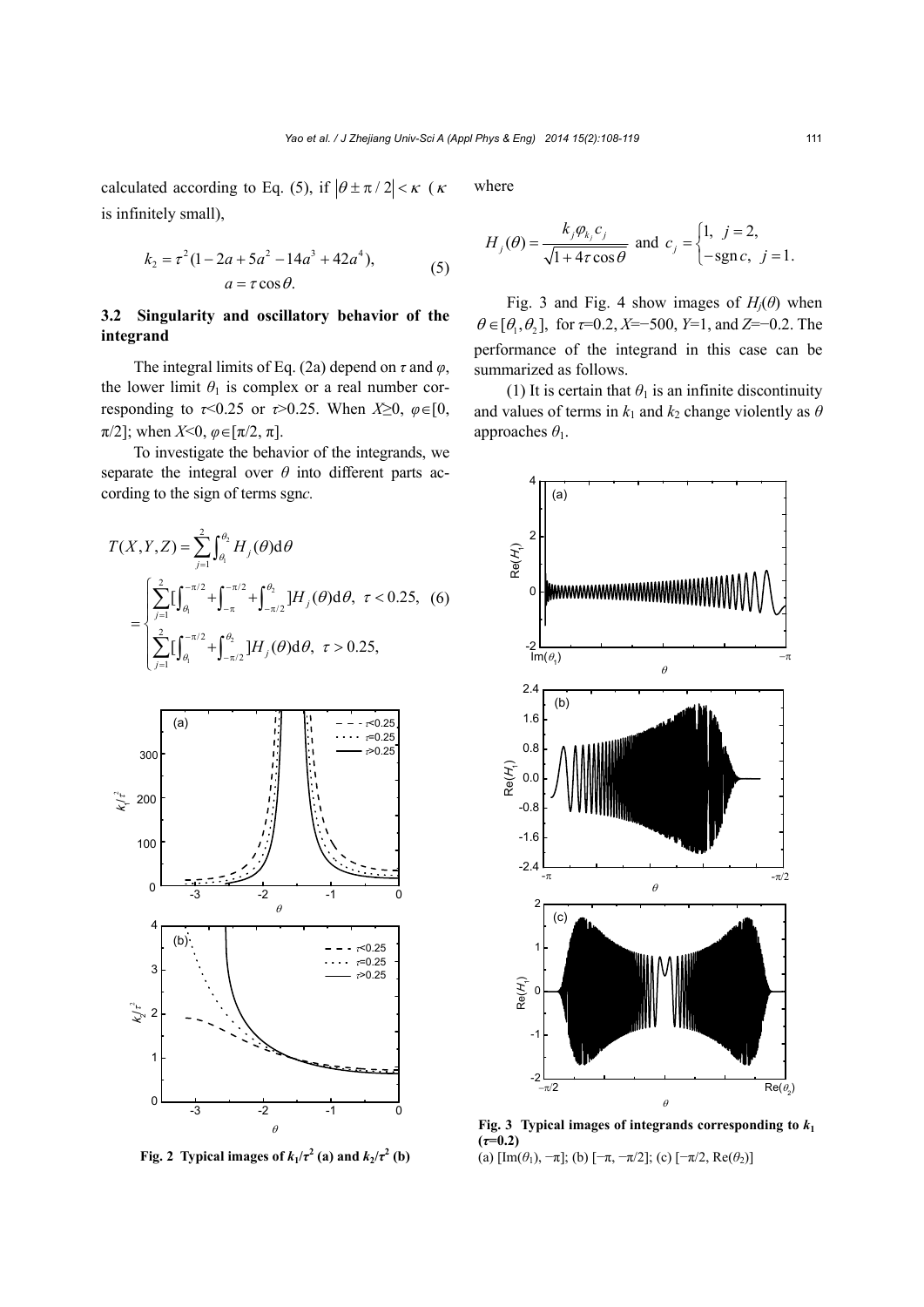

**Fig. 4** Typical images of integrands corresponding to  $k_2$  $(\tau=0.2)$ (a)  $[\text{Im}(\theta_1), -\pi]$ ; (b)  $[-\pi, -\pi/2]$ ; (c)  $[-\pi/2, \text{Re}(\theta_2)]$ 

(2) When  $\theta \in [-\pi, -\pi/2] \cup [-\pi/2, \theta]$ , the performance of  $\varphi_{k_i}$  is oscillatory because of the complex exponential function  $e^{k_j \omega}$  (*j*=1, 2), which can be written as  $e^{k_j Z + ik_j \rho \cos(\theta - \gamma)}$ . The term  $k_j \rho \cos(\theta - \gamma)$ determines the value of the oscillatory frequency and, the larger it is, the higher the frequency is. It can also be concluded that the value of  $k_i \rho$  determines whether  $\varphi_{k_i}$  is higher-frequency oscillatory with the condition of  $|\cos(\theta - \gamma)| \le 1$ . The other part  $e^{k/2}$  is an attenuation term  $(k<sub>i</sub>Z<0)$  and determines amplitudes of  $H_i$ . When  $|k_i Z|$  is getting larger, the attenuation speed of  $H_i$  becomes higher. As for  $H_2$ , the value of  $k_2$ is not as large as shown in Fig. 2, so only when the parameter  $\rho$  is very large can  $H_2$  act as high-frequency oscillatory. In addition, attenuation performance of  $H_2$ is not obvious because values of  $|k, Z|$  are not large either. As far as  $H_1$  is concerned,  $k_1$  is very large when  $\theta \rightarrow -\pi/2$ , so  $H_1$  becomes high-frequency oscillatory not only when  $\rho$  is very large but also when  $\theta \rightarrow -\pi/2$ . However, *H*<sub>1</sub> attenuates very fast when  $\theta$ approaches  $-\pi/2$  since  $|k_1 Z|$  is also very large and *H*<sub>1</sub> becomes zero when  $\theta = -\pi/2$ .

#### **4 Numerical integration methods**

## **4.1 Integration methods for the singularities at terminals**

From the analysis above, we can see that  $\theta_1$  is an infinite jump discontinuous node of terms both in  $k_1$ and  $k_2$ . Gaussian quadrature rule (Abramowitz and Stegun, 1964) is used in this study to eliminate such a node. However, this rule is not suitable to calculate the oscillatory function, so we apply it only within the domain  $[\theta_1, \theta_d]$ , where  $\theta_d$  is defined by

$$
\left|\operatorname{Im}(k_j\omega\big|_{\theta=\theta_1}) - \operatorname{Im}(k_j\omega\big|_{\theta=\theta_d})\right| < \varsigma. \tag{7}
$$

In practice,  $\zeta = \pi / 10$  is proved to be adequate.

By performing  $m = \theta + \pi$ ,  $t = \cos m$  and applying the Gaussian quadrature rule to  $H_i(\theta)$  when its interval is  $[\theta_1, \theta_2]$ , the integral can be obtained approximately as follows:

$$
\int_{\theta_1}^{\theta_d} H(\theta) \mathrm{d}\theta = \int_a^b \frac{\mu(t)}{\sqrt{(t-a)(b-t)}} \mathrm{d}t \approx \sum_{n=1}^m \mu(t_n) \Delta \omega_n, \tag{8}
$$

where  $b = \cos(\theta_1 + \pi) = 1/(4\tau), \quad a = \cos(\theta_1 + \pi),$  $\omega_n = (2n-1)\pi/(2m), \quad \kappa_n = \cos \omega_n, \quad \Delta \omega_n = \pi/m,$  $t_n = (a + b)/2 + (b - a)\kappa_n/2$ , and *m* is the discrete step of the interval.  $\mu(t)$  can be written as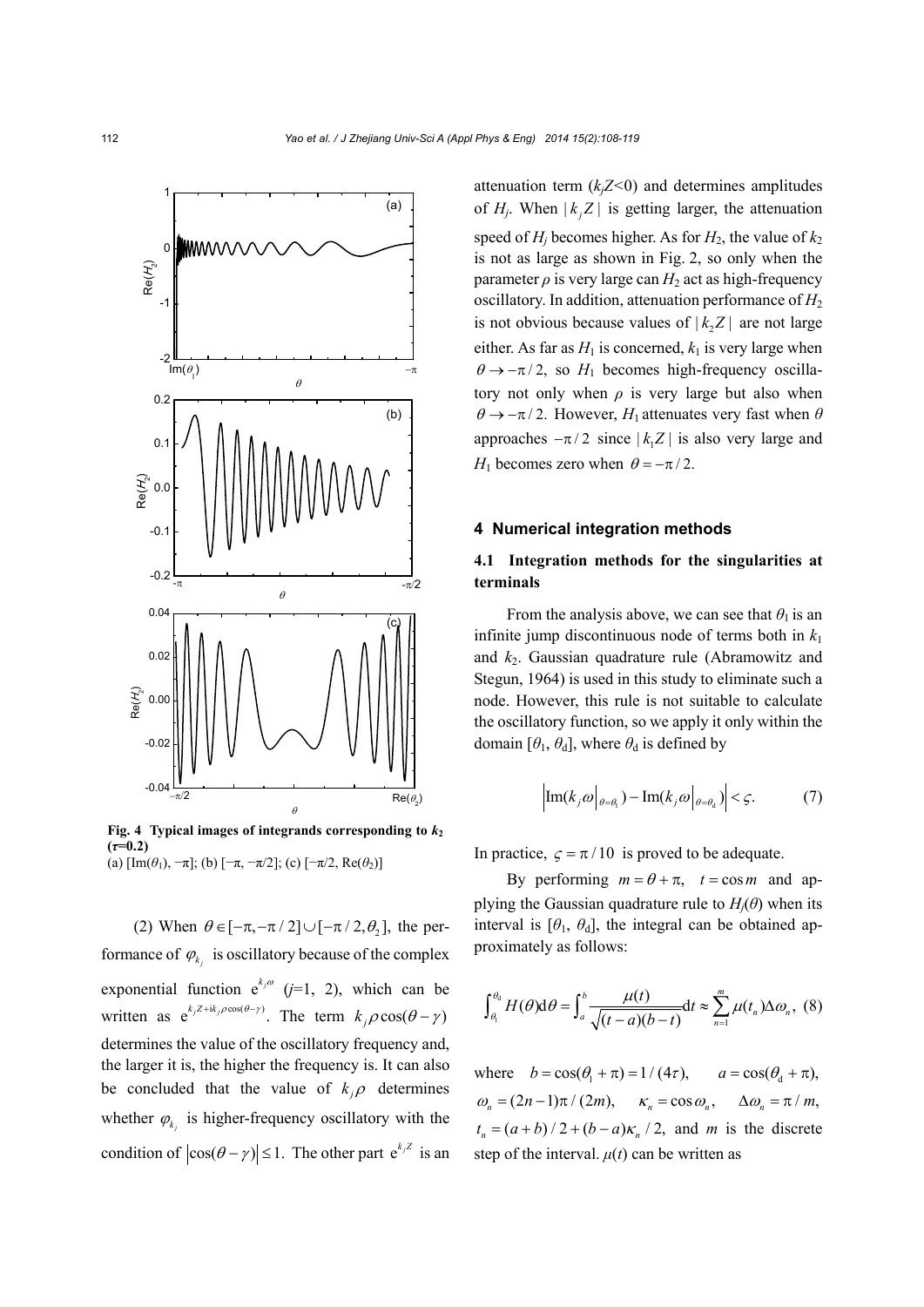$$
\mu(t) = \begin{cases} \frac{\mathrm{i}k_j e^{k_j \omega} \sqrt{t-a}}{\sqrt{4\tau(t^2-1)}}, & \tau < 0.25, \\ \frac{k_j e^{k_j \omega} \sqrt{t-a}}{\sqrt{4\tau(t^2-1)}}, & \tau > 0.25. \end{cases}
$$
(9)

The integral may be obtained by using the variable substitution method which will be discussed in detail as below, when the interval is  $[\theta_{d}, -\pi]$  ( $\tau$ <0.25) or  $[\theta_{d}, -\pi/2]$  ( $\tau > 0.25$ ).

# **4.2 Integration methods for** *θ* **within the domain of**  $[\theta_1, -\pi/2]$

It is inefficient and sometimes even impossible to calculate integrals in  $k_1$  and  $k_2$  by using usual integration methods because oscillation characteristics of these integrals are extremely complicated. The steepest descent method is often used to compute terms in  $k_1$ ; however, when the steepest descent line starts from the real axis, the search algorithm of these lines are often difficult and complicated. In this study, a method based on a variable substitution is introduced for the calculation.

### 4.2.1 Integration method for *θ* on the real axis

If the interval for  $H_i(\theta)$  is the domain of  $[\theta_{e}, \theta_{s}]$ , the integral of  $H_i(\theta)$  can be written as Eq. (10) by performing  $A_i = k_i \omega$ .

$$
\int_{\theta_{\rm e}}^{\theta_{\rm s}} H_j(\theta) \mathrm{d}\theta = \int_{A_j(\theta_{\rm e})}^{A_j(\theta_{\rm s})} \frac{k_j}{\sqrt{1 + 4\tau \cos \theta} A_j'} e^{A_j} \mathrm{d} A_j, \quad (10)
$$

where 
$$
\frac{dA_j}{d\theta} = \frac{dk_i}{d\theta} \omega + \frac{d\omega}{d\theta} k_j.
$$
  
Performing 
$$
\frac{dA_j}{d\theta} = l + id
$$
, where *l* is a real part

and *d* is an imaginary part. Substitute it into Eq. (10) and multiply it by *l*−i*d*, then Eq. (10) can be converted into the following expression:

$$
\int_{\theta_{\rm e}}^{\theta_{\rm s}} H_j(\theta) \mathrm{d}\theta = \int_{A_j(\theta_{\rm e})}^{A_j(\theta_{\rm s})} \frac{k_j(l - \mathrm{id})}{\sqrt{1 + 4\tau \cos \theta (l^2 + d^2)}} \mathrm{e}^{A_j} \mathrm{d}A_j,\tag{11}
$$

where

$$
\frac{dk_j}{d\theta} = \frac{-\tau \sin \theta}{\cos^2 \theta} \left( 1 - \frac{(-1)^{j+1}}{\sqrt{1 + 4\tau \cos \theta}} \right) + 2k_j \tan \theta, \quad (12a)
$$
  
if  $\theta \neq \pm \pi/2$ ,

$$
\frac{dk_1}{d\theta} = \infty, \text{ if } \theta = \pm \pi / 2, \qquad (12b)
$$

$$
\frac{dk_2}{d\theta} = \pm 2\tau^3, \text{ if } \theta = \pm \pi/2,
$$
 (12c)

$$
l = \frac{dk_i}{d\theta} Z, \ \frac{d\omega}{d\theta} = -i\rho \sin(\theta - \gamma), \tag{12d}
$$

$$
d = \rho \left[ \frac{\mathrm{d}k_j}{\mathrm{d}\theta} \cos(\theta - \gamma) - k_j \sin(\theta - \gamma) \right]. \tag{12e}
$$

Integrands of Eq. (11) can be written as  $f_i e^{A_j}$ , where  $f_i$  is a complex function and can be expressed as follows:

$$
f_j = \frac{k_j(l - id)}{\sqrt{1 + 4\tau \cos \theta (l^2 + d^2)}}.
$$
 (13)

Assuming that the discrete sequences of  $[\theta_e, \theta_s]$ are  $\theta_1, \theta_2, ..., \theta_m$ , the relative sequences of  $A_i$  are  $A_i(\theta_1), A_i(\theta_2), ..., A_i(\theta_m)$ .

If a linear function about  $A_j$  is used to approximate *f<sub>j</sub>* between  $A_i(\theta_n)$  and  $A_i(\theta_{n+1})$  (1  $\leq n \leq m-1$ ), the integral  $I_n$  between the two points can be expressed as Eq. (14) through integration by parts

$$
I_{n} = [f_{j}(\theta_{n+1})e^{A_{j}(\theta_{n+1})} - f_{j}(\theta_{n})e^{A_{j}(\theta_{n})}]
$$
  
 
$$
-\frac{[f_{j}(\theta_{n+1}) - f_{j}(\theta_{n})][e^{A_{j}(\theta_{n+1})} - e^{A_{j}(\theta_{n})}]}{A_{j}(\theta_{n+1}) - A_{j}(\theta_{n})}.
$$
 (14)

Thus, the sum of *I<sub>n</sub>* approximates to the integral of  $H_i(\theta)$  ( $[\theta_e, \theta_s]$ ). The accuracy of this integration method is determined by the performance of  $f_i$  and its relative interval discrete method. It is not difficult to prove that  $f_i$  is continuous within the integration interval.

The completed variable substitution has transformed the oscillatory function into a formula easy for integration. It should be pointed out that values of  $f_i$ vary violently in a narrow zone near relevant  $\theta_f$  when *d* equals zero.  $\theta_f$  is defined to be the root of equation  $d=0$ , which can be simplified as Eq. (15) by some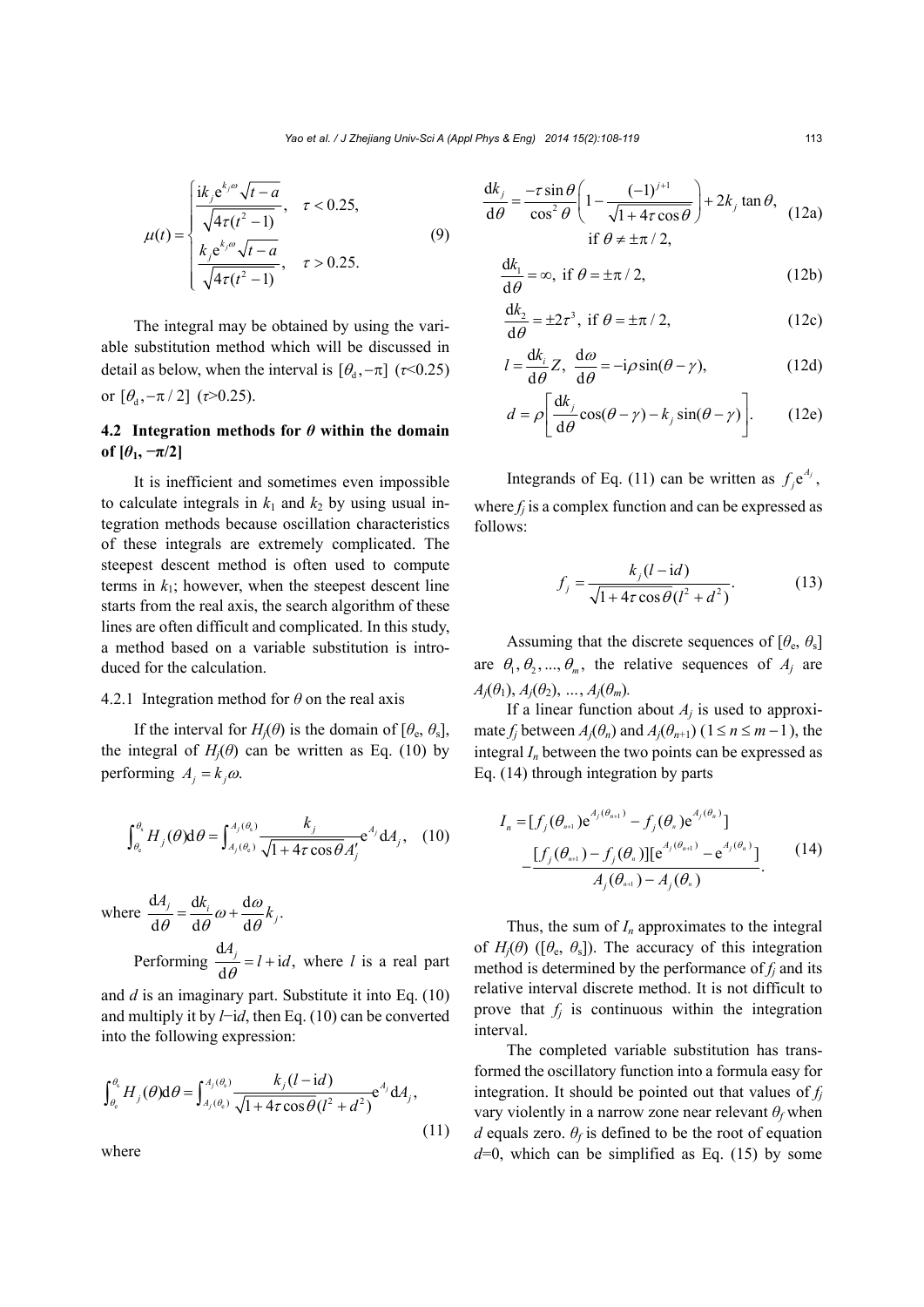mathematical derivations. It can be easily obtained that the root number of Eq. (15) is smaller than 2.

$$
\tan \theta \left( 1 - (-1)^j \frac{1}{\sqrt{1 + 4\tau \cos \theta}} \right) - \tan(\theta - \gamma) = 0. \quad (15)
$$

Fig. 5a gives typical curves of Re[*fj*] and Im[*fj*] when no root is existing in Eq. (15). The curves are smooth and easy to discrete. Typical curves of Re[*fj*] and  $Im[f_i]$  with one root existing in Eq. (15) are given in Fig. 5b and the characteristics of these curves are:

(1) The curve shape of Im[*fj*] in the narrow zone near *θf* is leptokurtic;

(2) Values of  $\text{Re}[f_i]$  change violently in the narrow zone around  $\theta_f$ , and  $\theta_f$  looks like a jump discontinuous node but it is a false appearance here because  $f_i$  is continuous at the point of  $\theta_f$ . This false appearance is defined as a false bizarre phenomenon and the respective  $\theta_f$  is defined as a false singularity. The false bizarre phenomenon should be taken into account to improve the integration efficiency and accuracy during discrete treatment of the integral interval. At this point, the local refinement of the integral steps technique should be applied.



**Fig. 5** Typical characteristics of  $f_i$ **:** (a) no root existing; **(b) one root existing**

4.2.2 Integration method for  $[\theta_1, -\pi]$  when  $\tau \le 0.25$ 

The Gaussian quadrature rule is applied to evaluate the integration within the domain  $[\theta_1, \theta_d]$  ( $\theta_d$ ) is defined as above), when *τ*<0.25. However, within the domain of  $[\theta_d, -\pi]$  the integrands of  $H_i(\theta)$  also have complicated oscillatory characteristics when *ρ* has a large value or the locations of source points and field points change. At this point, the method based on variable substitution is used again.

If the interval is  $[\theta_{e2}, \theta_{s2}]$ , then the integral of  $H_i(\theta)$  can be calculated according to Eq. (16) by performing *Aj*=*kjω*.

$$
\int_{\theta_{\rm c2}}^{\theta_{\rm s2}} h_{ij} \, \mathrm{d}\theta = \int_{A_j(\theta_{\rm c2})}^{A_j(\theta_{\rm s2})} \frac{k_j}{\sqrt{1 + 4\tau \cos \theta} A'_j} e^{A_j} \, \mathrm{d}A_j. \tag{16}
$$

Similar to the method in Section 4.2.1, the foregoing Eq. (16) can be converted into the following expression:

$$
\int_{\theta_{c2}}^{\theta_{s2}} h_{ij} \, d\theta = \int_{A_j(\theta_{c2})}^{A_j(\theta_{s2})} \frac{k_j(l - id)}{\sqrt{1 + 4\tau \cos \theta (l^2 + d^2)}} e^{A_j} \, dA_j, \tag{17}
$$

wherein

$$
\frac{dk_j}{d\theta} = \frac{-\tau \sinh m}{\cosh^2 m} \left( 1 - \frac{(-1)^{j+1}}{\sqrt{1 + 4\tau \cosh m}} \right) - 2k_j \tanh m,
$$
\n
$$
m = \text{Im}(\theta + \pi), \text{ if } \theta \neq \pm \pi / 2,
$$
\n
$$
\frac{dA}{d\theta} = \frac{dk_j}{d\theta} \omega + k_j \frac{d\omega}{d\theta} = \frac{dk_j}{d\theta} (Z + Y \sinh m)
$$
\n
$$
+ k_j Y \cosh m - iX \left( \frac{dk_j}{d\theta} \cosh m + k_j \sinh m \right),
$$
\n
$$
l = \frac{dk_j}{d\theta} (Z + Y \sinh m) + k_j Y \cosh m,
$$
\n
$$
d = -iX \left( \frac{dk_j}{d\theta} \cosh m + k_j \sinh m \right).
$$

The integration method is the same as that discussed in Section 4.2.1.

# **4.3 Integration methods for** *θ* **within the domain of**  $[-\pi/2, \theta_2]$

For this numerical simulation within the domain [−π/2, *θ*2], we divide the complex *θ*-plane into regions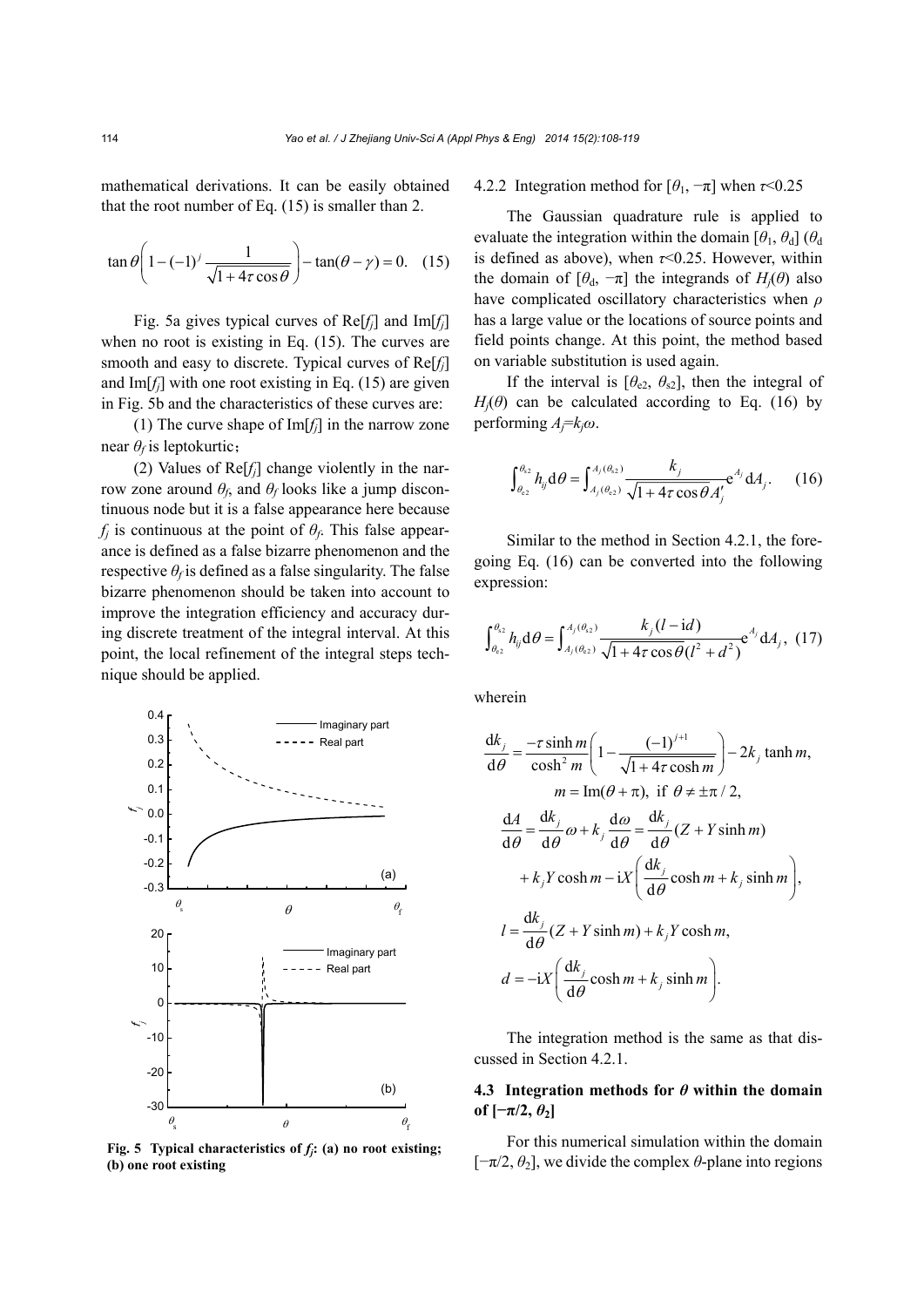as shown in Fig. 6, which is proposed by Iwashita (1997). We consider a different treatment of the integration path for each case, and choose different integration methods. In Fig. 6,  $\delta$  is a relatively small value and set as  $\delta = \pi/16$  in actual calculation.

(a) For the condition of *ε*≥10 including the case of *X=Y*=0

The integrand tends to zero as *ε* tends to infinite. We can therefore neglect the integration from  $\theta_2$  to  $-10i$  as the order of the integrand is less than  $O(10^{-8})$ in the magnitude at  $\theta_2$ =−10i. The integration path is taken as straight lines shown in Fig. 6a, because the steepest descent line from, i.e., *θ*=−10i is regarded as the imaginary axis and the real axis towards  $\theta = -\pi/2$ . At this point, we calculate the integration along the real axis by the VSM, which is different from Iwashita (1997)'s method and proved to be efficient.

(b) For the condition of 4≤*ε*<10

The path from  $\theta_2$  is taken to be close to the imaginary axis by using the B-spline discussed by Yao and Dong (2013). The cross points between the dotted line and the imaginary axis are used for the control points of the B-spline. Here, the integration along the real axis is also calculated by the VSM to avoid the complication of numerical search of the steepest descent line when the start point is located on the real axis.

#### (c) For the condition of 2≤*ε*<4

If Re( $\theta_2$ )≤−π/16, the path is toward  $\theta$ =−π/2; otherwise, if  $\text{Re}(\theta_2) \ge \pi/16$ , the path is toward  $\theta = \pi/2$ ; meanwhile, if  $-\pi/16 < \text{Re}(\theta_2) < \pi/16$ , an approximate integral path is taken, which is similar to Clause (b).

#### (d) For the condition of 0≤*ε*<2

When the starting point  $\theta_2$  is located in this region, the numerical search of the steepest descent line becomes necessary near *θ=*±π/2. However, when  $-\delta \leq Re(\theta_2) \leq \delta$ , an approximate integral path is taken too, which is similar to Clause (c).

The numerical search algorithm of the steepest descent line has been discussed by Iwashita and Ohkusu (1989) and Du and Wu (1998). When |*Z*| and |*Y*| are close to zero compared to |*X*|, then the integrands of Eq. (2a) are so large at the start point and decrease too rapidly for numerical integration to be appropriate. For this case, a complementary scheme should be introduced as illustrated in (Iwashita and Ohkusu, 1989; 1992; Du, 1996; Du and Wu, 1998).

# **4.4 Self-adaptive integration method in parametric domain**

The self-adaptive integration method to calculate the integral along the steepest descent line was firstly established by Du (1996) to evaluate translatingpulsating Green's function in Bessho form. To



**Fig. 6 Arrangement of the integral path: (a)** *ε***≥10; (b) 4≤***ε***<10; (c) 2≤***ε***<4; (d) 0≤***ε***<2**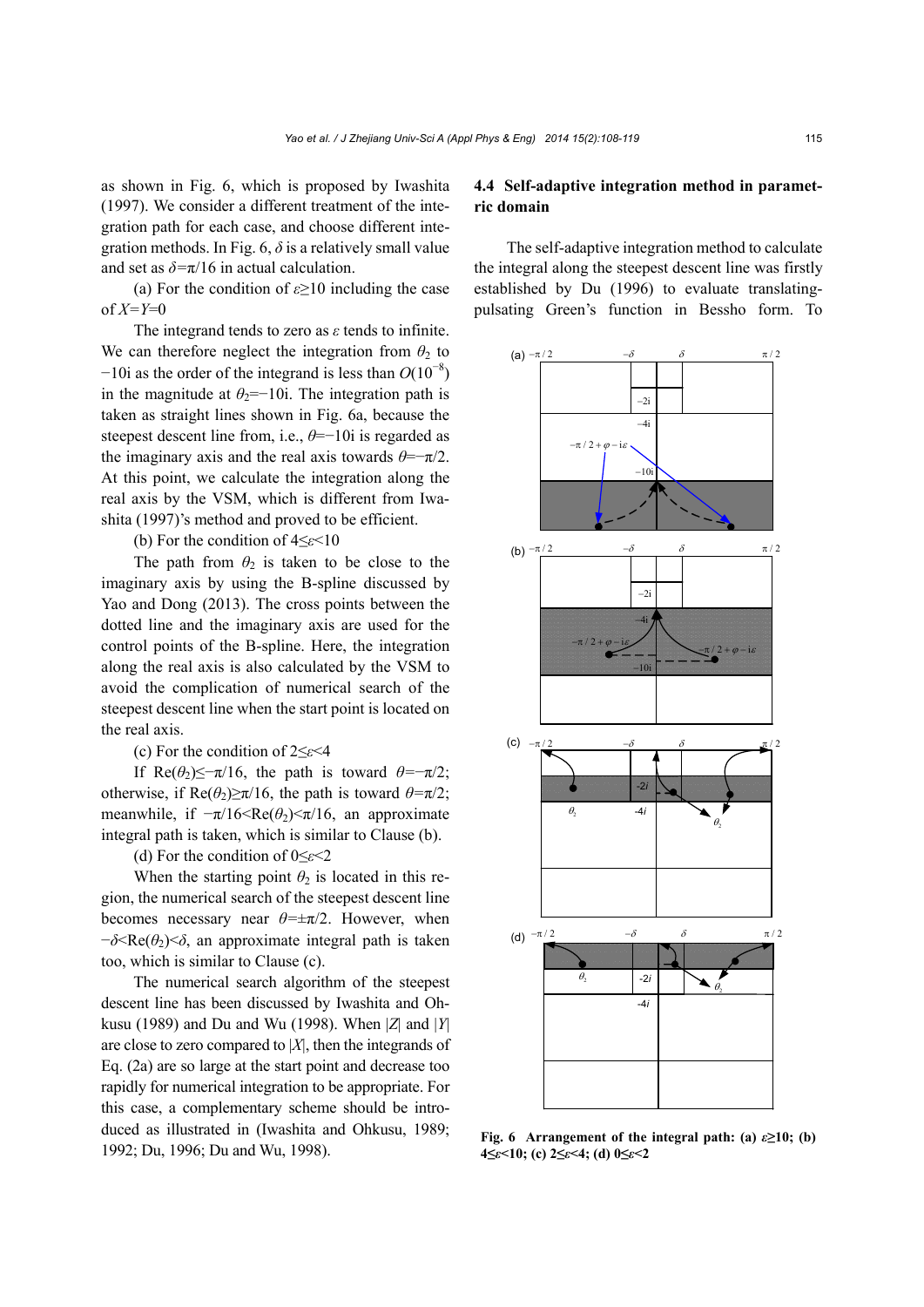improve the efficiency of this method, some modifications are introduced as follows.

1. The steepest descent line generally forms a curved line of sometimes small curvature, so this line can be represented by a typical B-spline curve. The knots vectors are established via accumulative chord length method so as to acquire a parameter interval [0, 1]. The discrete points on the steepest descent line are represented by the B-spline, which is expressed by

$$
C(t) = \sum_{i=0}^{n} P_i N_{i,k}(t),
$$
 (18)

where  $P_i$   $(i = 0, 1, ..., n)$  is a set of control points coinciding with the coordinate of the steepest descent line.  $N_{ik}(t)$  is the basis function of the B-spline, which can be defined as follows:

$$
N_{i,0}(t) = \begin{cases} 1, & u_i \le t \le u_{i+1}, \\ 0, & \text{otherwise}, \end{cases}
$$
 (19)

$$
N_{i,k}(t) = \frac{(t - u_i)N_{i,k-1}(t)}{u_{i+k} - u_i} + \frac{(u_{i+k+1} - t)N_{i+1,k-1}(t)}{u_{i+k+1} - u_{i+1}},
$$
 (20)

where  $u_i$  is a knot value,  $U = [u_0, u_1, ..., u_{n+k+1}]$  is a knot vector. The accumulative chord length method is discussed as follows.

If  $B_i$  (  $j = 1, 2, ..., s$ ) is a discrete point on the steepest descent line, *S* is the total length of this line, *s* is the total number of discrete points, then:

$$
S = \sum_{j=1}^{s-1} \left| B_j B_{j+1} \right|, \tag{21a}
$$

$$
u_i = \begin{cases} 0, & i \le k+1, \\ \frac{u_{i-1} + \left| B_j B_{j+1} \right|}{S}, & i > k+1, j = i-k-1. \end{cases} \tag{21b}
$$

When the steepest descent line is represented by the B-spline curve, one-one correspondence exists between discrete points and parameter *t*, where  $t \in [0, 1]$ .

2. As in the self-adaptive algorithm, we first subdivide the entire integral domain of *t* into several equal segments and treat each part separately. The length of each segment is 1/*l* and the total integral is the sum of them. Here, the high order trapezoidal integration rule is used and, if necessary, repeatedly subdivides the range automatically. Details are listed by Du (1996) and Du and Wu (1998).

$$
I(t_1, t_2) = \int_{t_1}^{t_2} f(t)dt
$$
  
\n
$$
\approx \frac{1}{2} (\Delta t) [f(t_1) + f(t_2)]
$$
  
\n
$$
+ \frac{1}{4} (\Delta t)^2 [f'(t_1) - f'(t_2)]
$$
  
\n
$$
+ \frac{1}{12} (\Delta t)^3 [f''(t_1) + f''(t_2)].
$$
\n(22)

The self-adaptive integration method presented here is an integral method performed one time along the steepest descent line represented by the B-Spline curve. The refined integration points are just on the B-spline curve, without any discretization of the integration relating to the discrete path. This avoids the waste of CPU time for numerical search of the refined points on the steepest descent line as obtained by Du and Wu (1998).

# **4.5 Truncation of numerical integration**

If  $\theta \rightarrow -\pi/2$ ,  $k_1 \omega \rightarrow \infty$ , the integrands tend to zero, so we truncate the numerical integration somewhere on the integral path for high efficiency. It can be known from (Du, 1996) that the truncation error is lower than  $10^{-5}$  when choosing a truncation point at  $\text{Re}(k, \omega) \le -20$ . The finite upper limit of the integral is calculated by Eqs. (23a) and (23b) when *θ* is on the real axis.

$$
\theta = \arccos\bigg(\frac{m}{\left(m - \tau\right)^2}\bigg),\tag{23a}
$$

$$
\begin{cases} m = -\sqrt{-20/Z} + \tau, \ \theta \in [-\pi, -\pi/2], \\ m = \sqrt{-20/Z} + \tau, \ \theta \in [-\pi/2, 0] \cup [0, \pi/2]. \end{cases}
$$
 (23b)

# **5 Numerical results and analysis**

To check the effectiveness of the proposed numerical integration methods, curves  $G^*$  and  $G_x^*$  are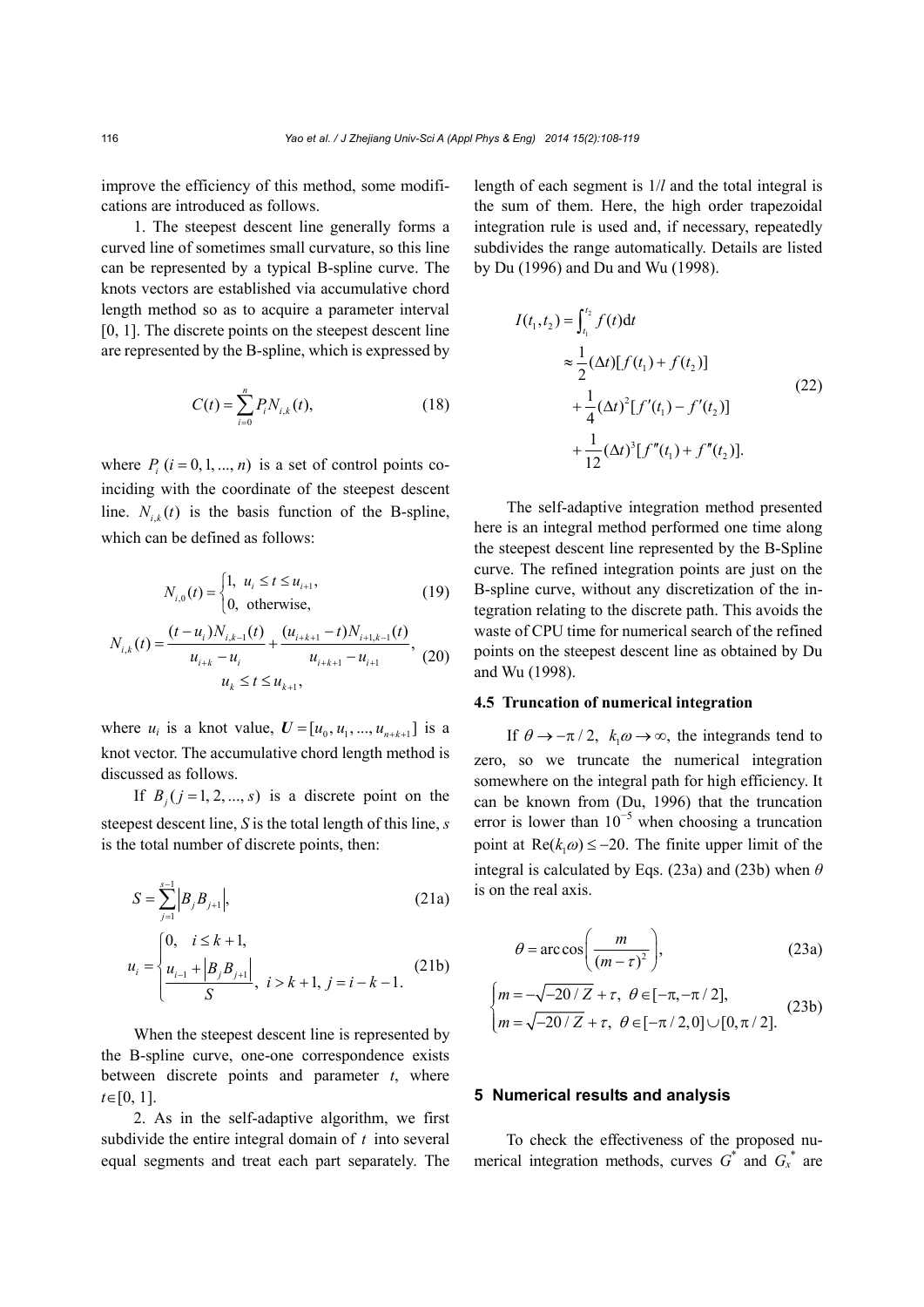plotted in Fig. 7 and Fig. 8. The same cases have been presented by Du and Wu (1998) and Du *et al*. (2005). The calculated conditions for Fig. 7 are  $\omega_e$ =1.4 rad/s, and *U*=1.1 m/s, 1.5 m/s, and 2.0 m/s. Fig. 8 shows that the source point is located at  $(0, 0, 0)$ , and the field points describe the *x*-axis, corresponding to *Y=*0. The excellent level of agreement with known results shows that the present numerical method is reliable.

The total average CPU time consumed to calculate  $G^*$  and its partial derivatives is scattered from

 $4\times10^{-3}$  s to  $6\times10^{-3}$  s, meeting the requirements of engineering applications.

### **6 Conclusions**

In this paper, the performance of Bessho form translating-pulsating source Green's function is discussed and a numerical integration method is proposed. Conclusions can be drawn as follows.



Fig. 7 Images of  $G^*$  and its partial derivative for Re(4 $\pi G^*$ ) (a), Im(4 $\pi G^*$ ) (b), Re(4 $\pi G_x^*$ ) (c), and Im(4 $\pi G_x^*$ ) (d)



**Fig. 8 Images of**  $G^*$  **and its partial derivative for**  $\text{Re}(4\pi G^*)$  **(a) and**  $\text{Re}(4\pi G_x^*)$  **(b)**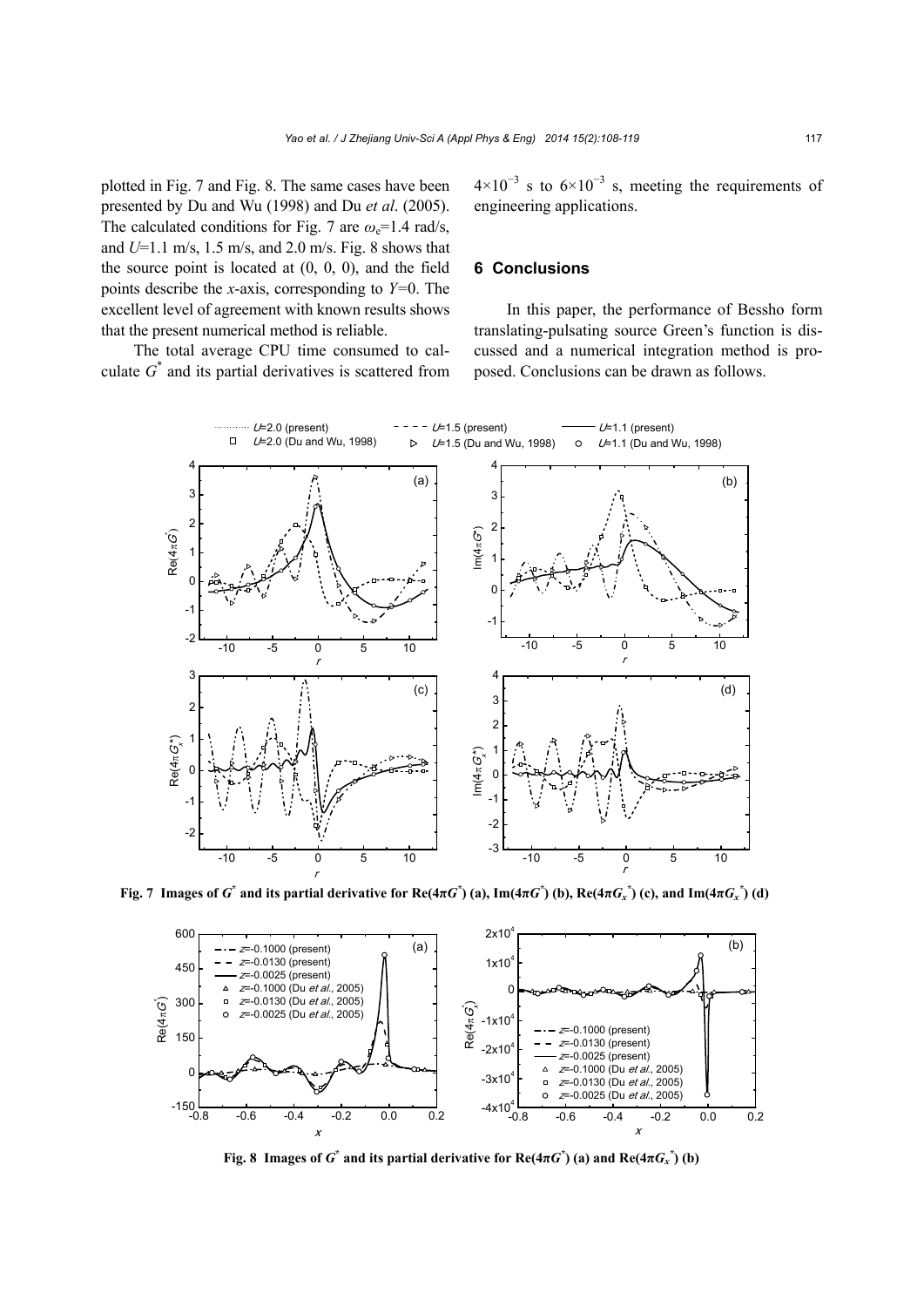1.  $\theta_1$  is an infinite jump discontinuous node and can be eliminated by use of the Gaussian quadrature rule. For this rule, the end points of the integration interval must satisfy  $\left| \text{Im}(k_{j}\omega \big|_{\theta = \theta_{i}}) - \text{Im}(k_{j}\omega \big|_{\theta = \theta_{i}}) \right|$  $< \pi / 10$ .

2. The performances of  $H_1$  and  $H_2$  are influenced by  $\rho$  and *Z*. As for  $H_2$ , only when the parameter  $\rho$  is very large and the value of  $|Z|$  is small, can  $H_2$  act as high-frequency oscillatory;  $H_1$  becomes highfrequency oscillatory not only when *ρ* is very large but also when  $\theta \rightarrow -\pi/2$ . However,  $H_1$  attenuates very fast when  $\theta$  approaches  $-\pi/2$  since  $|k_1Z|$  is also very large and  $H_1$  becomes zero when  $\theta \rightarrow -\pi/2$ . To efficiently evaluate these terms, the combination of SDIM in the *θ*-plane and VSM can be adopted.

3. Numerical results have proved the efficiency and accuracy of present method, and it can be further developed to calculate the diffraction-radiation problems of floating structures advancing in waves.

### **Acknowledgements**

The authors would like to thank Prof. Gerard DEL-HOMMEAU from Laboratoire de Mecanique des Fluides, Ecole Centrale, France, and Prof. Hidetsugu IWASHITA from Department of Energy and Environmental Engineering, Faculty of Engineering, Hiroshima University, Japan for the evaluation discussion on the Green's function.

#### **References**

- Abramowitz, M., Stegun, I.A., 1964. Handbook of Mathematical Functions. Dover Publications, New York.
- Bailey, P.A., Hudson, D.A., Price, W.G., 2001. Comparisons between theory and experiment in a seakeeping validation study. *Transactions of the Royal Institution of Naval Architects*, **143**:44-77.
- Bessho, M., 1977. On the fundamental singularity in the theory of ship motion in a seaway. *Memoirs of the Defense Academy Japan*, **18**(3):95-105.
- Brument, A., Delhommeau, G., 1997. Evaluation numerique de la function de Green de la tenue a la mer avec vitesse d'a vance. *Journees de L'hydrodynamique*, **25**:147-160 (in French).
- Chen, X.B., Wu, G.X., 2001. On the singular and highly oscillatory properties of the Green function for ship motions. *Journal of Fluid Mechanics*, **445**(1):77-91. [doi:10.1017/S0022112001005481]
- Du, S.X., 1996. A Complete Frequency Domain Analysis Method of Linear Three-dimensional Hydro-elastic Responses of Floating Structures Travelling in Waves. PhD

Thesis, China Ship Scientific Research Center, Wuxi, China (in Chinese).

- Du, S.X., Wu, Y.S., 1998. A fast evaluation method for Bessho form translating-pulsating source Green's function. *Shipbuilding of China*, **2**:40-48 (in Chinese).
- Du, S.X., Hudson, D.A., Price, W.G., *et al.*, 2005. Prediction of three-dimensional seakeeping characteristics of fast hull forms: influence of the line integral terms. International Conference on Fast Sea Transportation, Petersburg, Russia, p.1-8.
- Du, S.X., Hudson, D.A., Price, W.G., 2012. An investigation into irregular frequencies in hydrodynamic analysis of vessels with a zero or forward speed. *Journal of Engineering for the Maritime Environment*, **226**(2):83-102. [doi:10.1177/1475090211432078]
- Fang, M.C., Chan, H.S., 2002. Numerical study of hydrodynamic pressure on a high speed displacement ship in oblique waves. *Bulletin of the College of Engineering, NTU*, **86**:15-22.
- Haskind, M.D., 1953. The hydrodynamic theory of ship oscillations in rolling and pitching. *Technical Research Bulletin*, **1**(12):45-60.
- Iwashita, H., 1997. An improvement computation method of the seakeeping Green function. Technical Report, the University of Hamburg.
- Iwashita, H., Ohkusu, M., 1989. Hydrodynamic forces on a ship moving with forward speed in waves. *Journal of Society of Naval Architects of Japan*, **166**:187-205 (in Japanese). [doi:10.2534/jjasnaoe1968.1989.166\_187]
- Iwashita, H., Ohkusu, M., 1992. The Green function method for ship motions at forward speed. *Ship Technology Research*, **39**:3-21.
- Maury, C., 2001. Etude du Problem de la Tenue a la Mer Avec Vitesse D'avance Quelconque par une Method de Singularites de Kelvin. PhD Thesis, Laboratoire de Mecanique des Fluids, Nantes, France (in French).
- Maury, C., Delhommeau, G., Ba, M., 2003. Comparison between numerical computations and experiments for seakeeping on ship models with forward speed. *Journal of Ship Research*, **47**:347-364.
- Miao, G.P., Liu, Y.Z., Yang, Q.Z., *et al.*, 1995. On the 3-D pulsating source of Michell's type with forward speed. *Shipbuilding of China*, **4**:1-11 (in Chinese).
- Rahman, M., 1990. Three dimensional Green's function for ship motion at forward speed. *International Journal of Mathematics and Mathematical Sciences*, **13**(3):579-590. [doi:10.1155/S0161171290000813]
- Xu, Y., Dong, W.C., 2011. A fast integration method and characteristics research for 3-D translating-pulsating Green's function of Havelock form in deep water. *China Ocean Engineering*, **25**(3):365-380. [doi:10.1007/ s13344-011-0031-8]
- Yao, C.B., Dong, W.C., 2013. Study on fast integration method